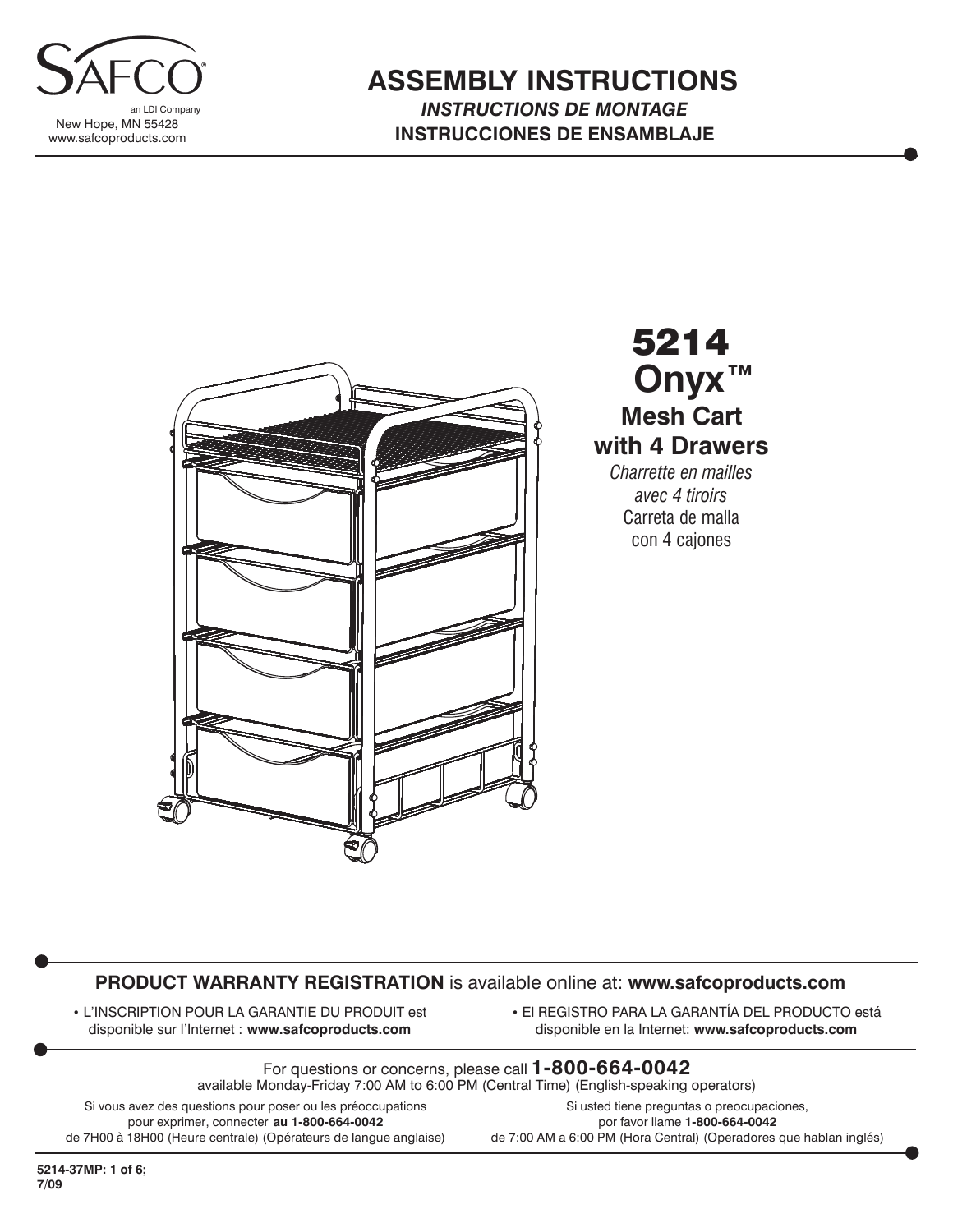# **TOOLS REQUIRED:**

Open-end or Adjustable Wrench

| <b>PARTS LIST</b> |                           |     |           |  |  |  |  |
|-------------------|---------------------------|-----|-----------|--|--|--|--|
| CODE              | <b>DESCRIPTION</b>        | QTY | PART NO.  |  |  |  |  |
|                   | <b>Frame</b>              | 2   | 5212-01BL |  |  |  |  |
|                   | <b>Upper Shelf</b>        |     | 5212-02BL |  |  |  |  |
|                   | <b>Lower Shelf</b>        |     | 5212-03BL |  |  |  |  |
|                   | <b>Small Drawer Shell</b> | 4   | 5213-04BL |  |  |  |  |
|                   | <b>Drawer Bottom</b>      | 4   | 5211-02BL |  |  |  |  |



## **OUTILS REQUIS :**

Clef a molette ou clef plate

|                            | <b>LISTE DES PIÈCES</b>     | <b>Paquet Matérial</b><br>5212-19BL |             |                                                                                                |
|----------------------------|-----------------------------|-------------------------------------|-------------|------------------------------------------------------------------------------------------------|
| CODE                       | <b>DESCRIPTION</b>          | QUANTITÉ                            | Nº DE PIECE | Œ<br><b>Écrou borgne</b>                                                                       |
| $\left( \mathsf{A}\right)$ | <b>Châssis</b>              | 2                                   | 5212-01BL   | Qte.: 16                                                                                       |
| $\left( \mathsf{B}\right)$ | <b>Haut plateau</b>         |                                     | 5212-02BL   | 5212-28BL                                                                                      |
| $\mathbf{C}$               | <b>Bas-plateau</b>          |                                     | 5212-03BL   |                                                                                                |
| $\left( \mathsf{D}\right)$ | Cadre du petit tiroir       | 4                                   | 5213-04BL   | <b>Paquet Matérial</b>                                                                         |
| œ,                         | Panneau inférieur du tiroir | 4                                   | 5211-02BL   | 5212-99BL                                                                                      |
|                            |                             |                                     |             | G<br>Roue sans Frein<br><b>Roue avec Frein</b><br>Qte.: 2<br>Qte.: 2<br>5212-26BL<br>5212-25BL |
|                            |                             |                                     |             | ←                                                                                              |

## **HERRAMIENTAS REQUERIDAS:**

Llave de boca o llave inglesa

| <b>LISTA DE PIEZAS</b> |                          |          |              |  |  |  |  |  |
|------------------------|--------------------------|----------|--------------|--|--|--|--|--|
| <b>CODIGO</b>          | <b>DESCRIPCIÓN</b>       | CANTIDAD | NO. DE PIEZA |  |  |  |  |  |
|                        | <b>Marco</b>             | 2        | 5212-01BL    |  |  |  |  |  |
|                        | <b>Estante superior</b>  |          | 5212-02BL    |  |  |  |  |  |
|                        | <b>Estante inferior</b>  |          | 5212-03BL    |  |  |  |  |  |
|                        | Marco del cajón pequeño  | 4        | 5213-04BL    |  |  |  |  |  |
|                        | Panel inferior del cajón | 4        | 5211-02BL    |  |  |  |  |  |

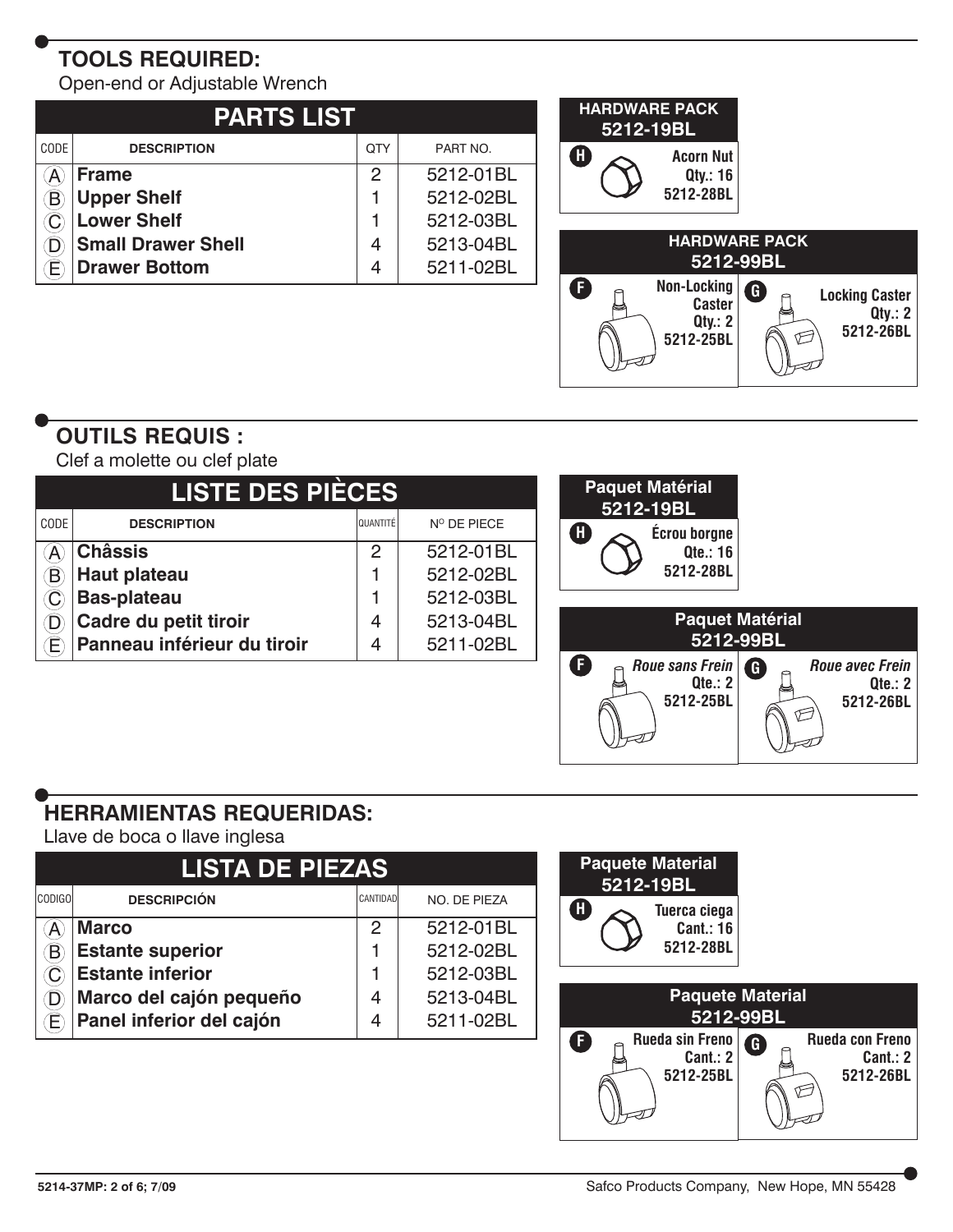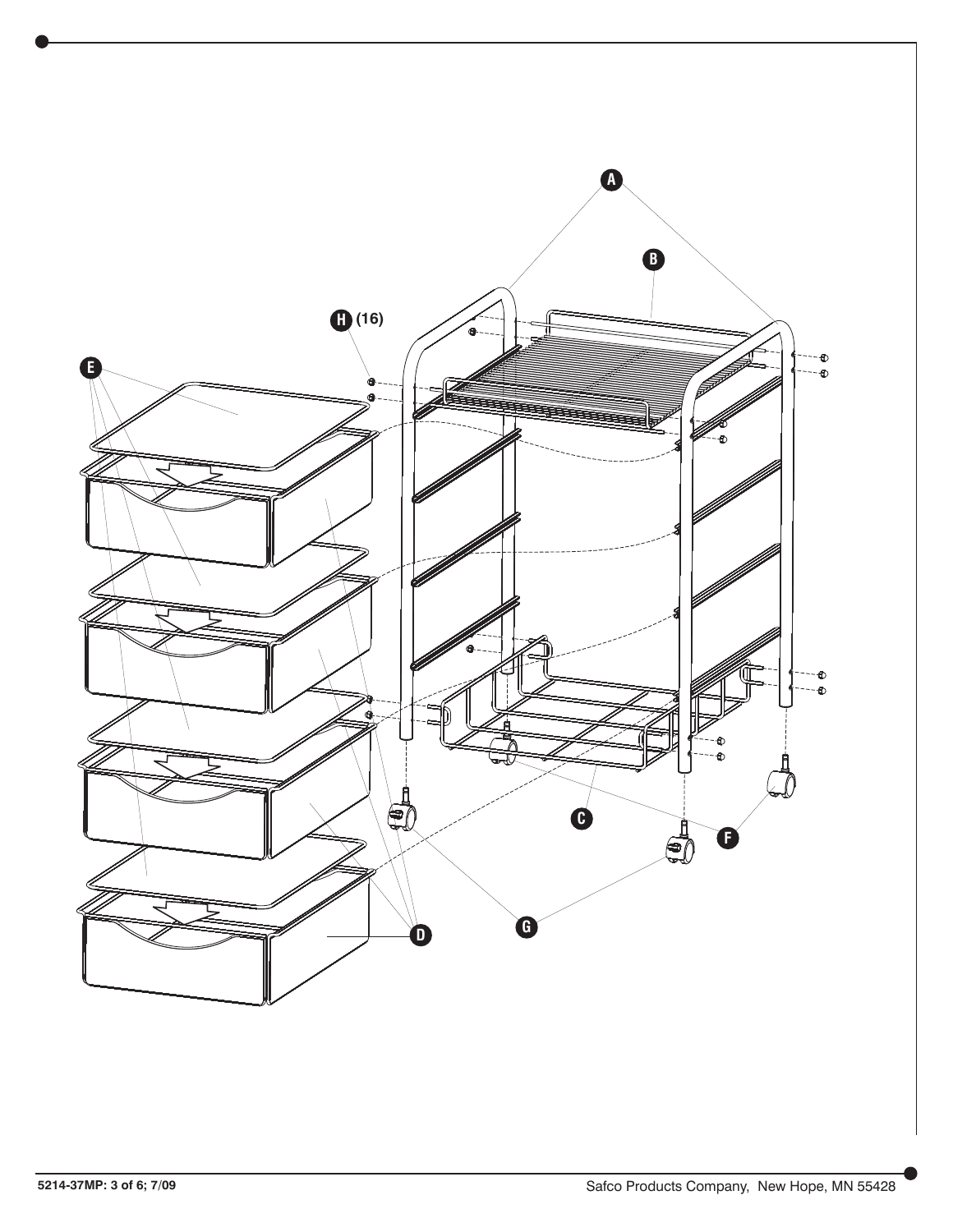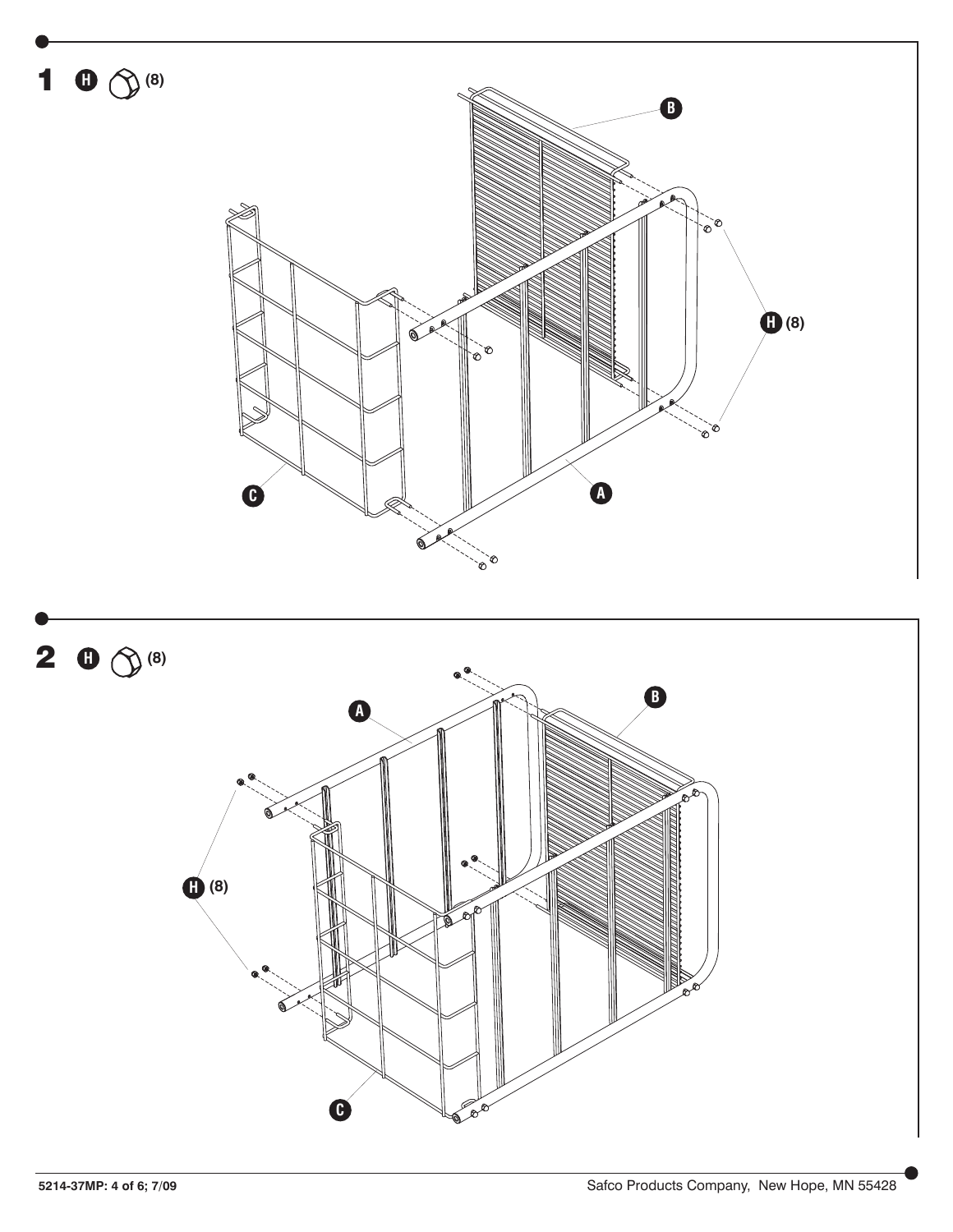